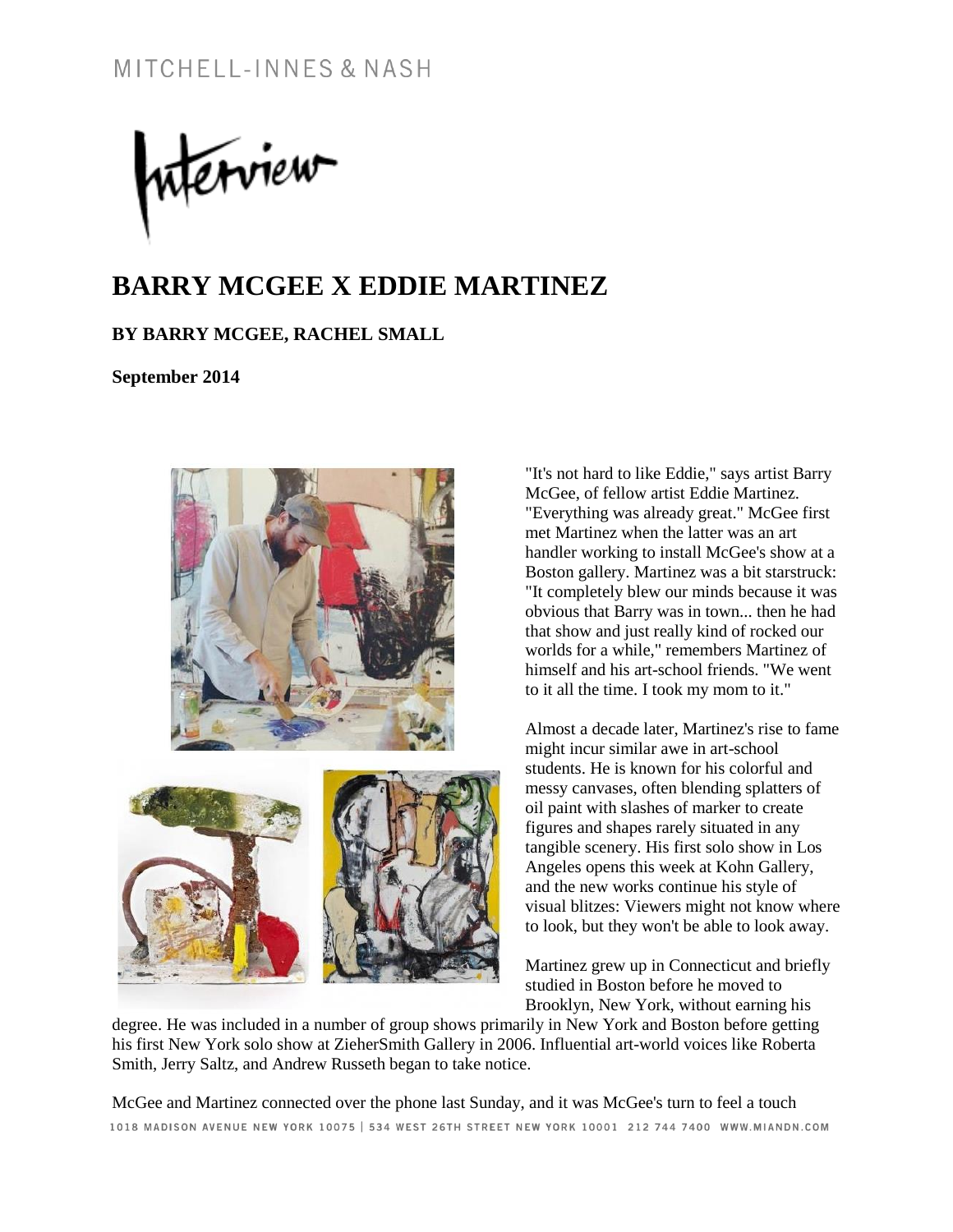starstruck.

EDDIE MARTINEZ: Hey, Barry.

BARRY MCGEE: I'm nervous.

MARTINEZ: So get ready. How was Brazil?

MCGEE: Brazil went well.

MARTINEZ: Good. What were you doing there?

MCGEE: I'm supposed to be interviewing you.

MARTINEZ: Okay, I'll stop.

MCGEE: I'll tell you really quick, though. I was there, I was staying in this hospital, this turn-of-thecentury hospital, and they were going to tear it down after the show was over.

MARTINEZ: Oh, wild.

MCGEE: Where were you at? Are you anywhere? Are you in Boston?

MARTINEZ: I just got to L.A. a couple hours ago.

MCGEE: Oh okay. Good. Are you excited? Are you ready?

MARTINEZ: Yeah! All that stuff. It's been shipped out here for a while.

MCGEE: Do you have to be involved with hanging it or anything?

MARTINEZ: Yeah, of course. I'm going to go down there tomorrow morning.

MCGEE: Where are they keeping you at? Are they keeping you at the beach?

MARTINEZ: [*laughs*] Yeah, I think it's only underwater. It should be fine with the oil paint.

MCGEE: [*laughs*] What are you presenting with this new body of work?

MARTINEZ: Paintings and sculptures. I don't know if you've seen any of the sculptures I've been working on at all, but just sort of found-objects stuff. I had a painting meltdown last year, so I went out to Long Island and started collecting things off the beach—pieces of buoy and some shit like that—and packing it together. And then I ended up making some large-scale stuff. I guess I started the large scale because I knew it was going to do a show in this large space and I wanted to see if I could do it. So paintings and sculptures and a wall of drawings.

MCGEE: Did you say that you had a painting meltdown?

MARTINEZ: I did, yeah. [*laughs*]

1018 MADISON AVENUE NEW YORK 10075 | 534 WEST 26TH STREET NEW YORK 10001 212 744 7400 WWW.MIANDN.COM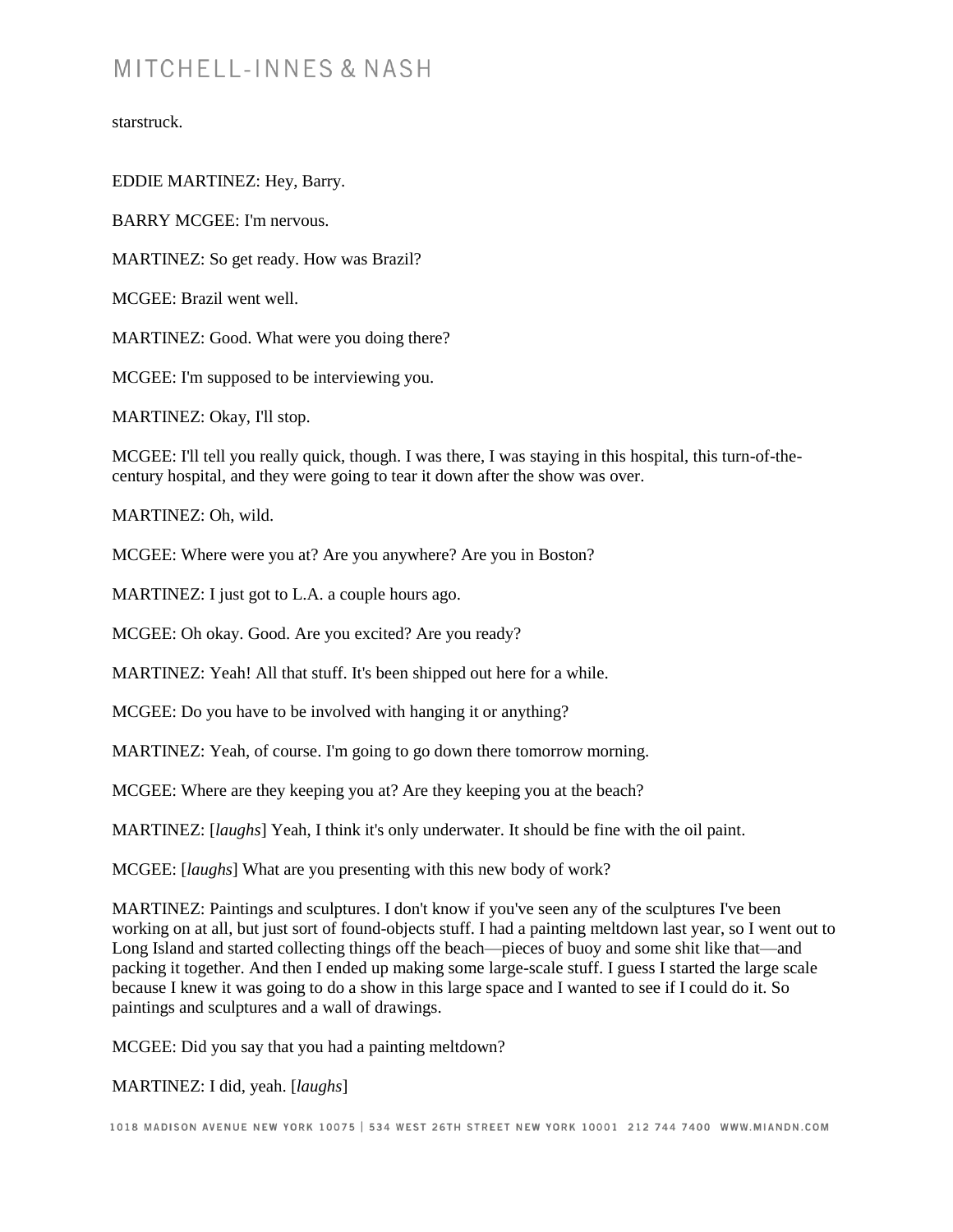MCGEE: What exactly does that consist of for you, when you have a painting meltdown? I know what it consists of for me.

MARTINEZ: I never had one, really. Usually after a deadline I'll take a week off, and then I'll want to get back to work. I took a few weeks off and then I wanted to go back to work and I just didn't, and then I couldn't, and then it was like two months. And then I started to get kind of depressed. I didn't paint for like six months.

MCGEE: Oh wow.

MARTINEZ: I just made the sculptures and luckily it started working it so I just focused on that. And assumed that painting would happen again.

MCGEE: Drawings, paintings, and sculptures. That's the three pillars of art academia.

MARTINEZ: [*laughs*] It's like hip-hop. It's like the three pillars of hip-hop.

MCGEE: You're challenging an entire art history with that right there. It is, don't you think? 2014, taking on the three things is like...

MARTINEZ: I know what you mean. I haven't really known how to do anything that I start to do, besides drawing. I didn't really know how to make oil paintings, and I didn't know how to make sculptures. I guess I just looked at history for it and tried to figure out how I was going to do it. But that's kind of how everything has really been for me. Not knowing how to do it and then just figuring out how I do it, and it's most likely wrong.

MCGEE: It's looking very good to me.

MARTINEZ: Oh, thank you. [*laughs*] For instance, I read this thing about Picasso at one point kind of happening upon this ceramic studio that these people were running and he had no idea how to do it. And they said, "Do you want to make some work?" "Yeah, sure, I'll do it, but I'm just going to do it how I'm going to do it. So if it's wrong you can't criticize me for it." And obviously he made a massive outlet of amazing ceramics.

MCGEE: Yeah, he did. Have you seen that book on plates that he did? All of it is entirely plates. I think he just said he was figuring out his own ways of doing reliefs and everything. Like inverted clay things on plates. I just saw it recently; that's why it comes to mind.

MARTINEZ: I guess I'm doing the same thing with tennis too [*laughs*]. I started pretty late in life, like four years ago. Everyone I play with grew up playing, so I kind of scrap it together.

MCGEE: Are you a carbon-fiber racquet or a wood racquet?

MARTINEZ: No, I don't have a wood racquet. I don't know what it is. Probably graphite.

MCGEE: But not carbon fiber?

MARTINEZ: Maybe! I actually don't know.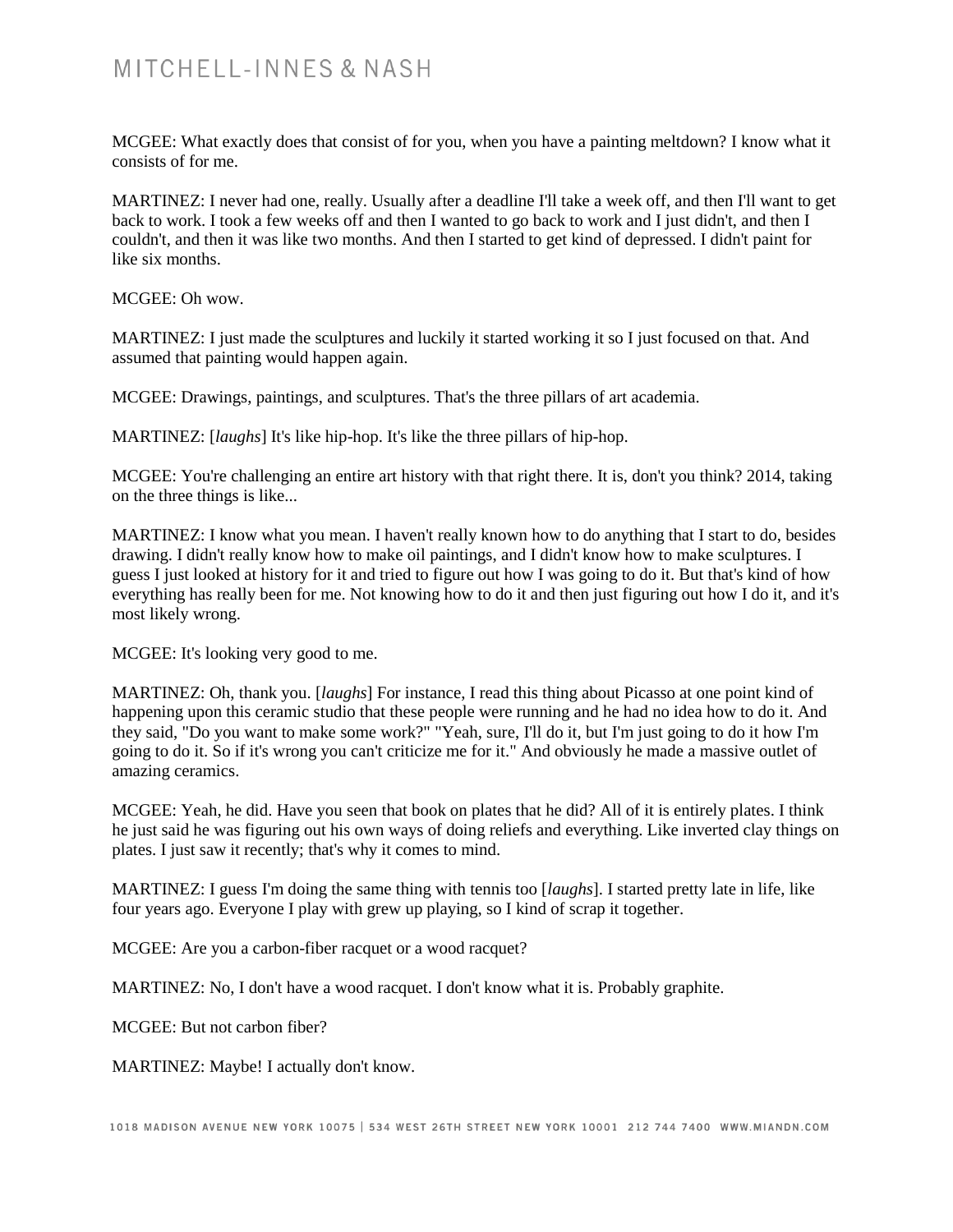#### MCGEE: Is it light?

MARTINEZ: No, I prefer it a bit heavier.

MCGEE: Okay. That tells me a lot about you right there.

MARTINEZ: I use the racquet that's available to the public. It's the version of Roger Federer's racket that you can buy. They don't release their exact racket to the public—for \$250, you get some kind of lowgrade version of that.

MCGEE: That tells me you're getting serious about tennis, though.

MARTINEZ: Yeah, I love it. I'm obsessed with it.

MCGEE: Who do you play with? Do you play against the wall?

MARTINEZ: Yeah, when I have to. I prefer to play with other people. Just friends.

MCGEE: Is Jesse Littlefield one of your friends?

MARTINEZ: Yeah, of course.

MCGEE: Does he play tennis?

MARTINEZ: Yeah! He actually played in high school and I just go him back into it. He certainly is starting to get reinvolved.

MCGEE: Rachel, are you still there?

RACHEL SMALL: I'm still here. I'm on mute.

MCGEE: Jesse Littlefield is a friend that we have in common. He's in Boston also, in New England, and he used to be a really prolific graffiti artist.

MARTINEZ: Yeah. He's not any longer though. But he was really good.

MCGEE: He was one of the best of that generation. For sure. I was trying to avoid talking about graffiti in this interview. I just didn't want to talk about it because...

MARTINEZ: I agree.

MCGEE: I didn't know if you wanted it to contaminate your interview.

MARTINEZ: No, I don't care about that.

MCGEE: I'm also supposed to ask you what your childhood was like. How about your strong work ethic?

MARTINEZ: My strong worth ethic?

MCGEE: Does that come out of New England?

1018 MADISON AVENUE NEW YORK 10075 | 534 WEST 26TH STREET NEW YORK 10001 212 744 7400 WWW.MIANDN.COM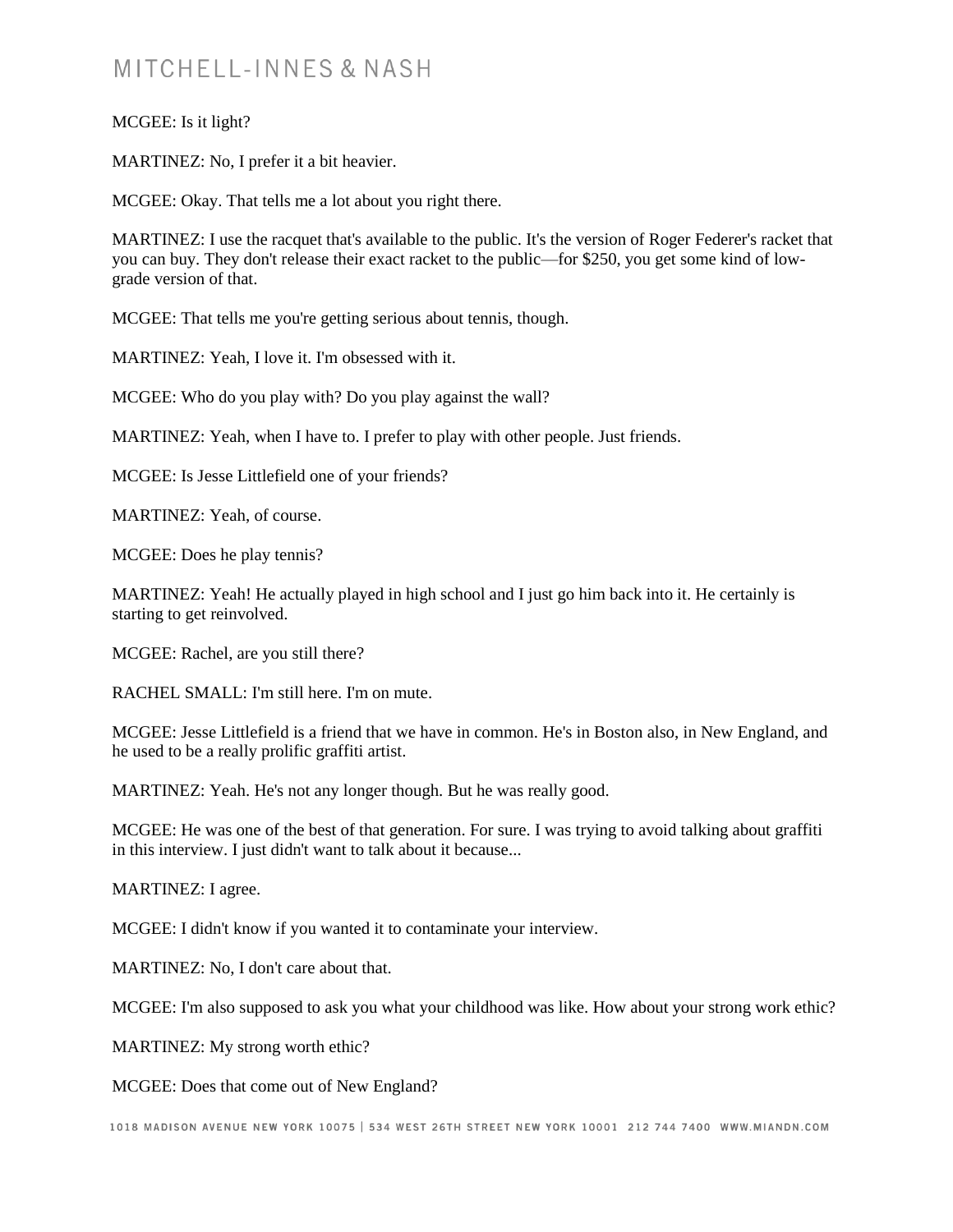MARTINEZ: I don't know. I was all over growing up. I was in California and in Florida and Texas. I think the only reason I'm able to have a strong work ethic is because I like what I'm doing. I never had a strong work ethic when I worked at Kinko's or Pearl Paint or anything. I was just interested in feeling as much as I could.

MCGEE: At what age did you live in California?

MARTINEZ: I actually lived in San Francisco when I was in fifth grade. I lived right in Union Square. And I went to a school where there was one white girl, and then me and the rest were Chinese and Vietnamese. Did that in 1988. Then I moved to Massachusetts and then I moved to San Diego in 1992 and was there till the junior year of high school and then I moved to Massachusetts and actually that's when I met Jesse, in like 1994.

MCGEE: Is this your triumphant return to California?

MARTINEZ: [*laughs*] I don't know. I like California a lot. I just don't think I'd want to live here.

MCGEE: You don't like it enough to live there.

MARTINEZ: I guess I would just have to make a conscious decision that my life was going to be different. I think it would take a long time to shake off the New York impatience. I was just with my friend driving around, and it took 15 minutes to get gas. The guy wasn't at the register, then the pump didn't work, then the car failed. It's just different.

MCGEE: Someone said you have no respect for the materials that you use—you're not precious about your materials at all. How do you feel about that?

MARTINEZ: That's true. I don't care. It's just materials. You talk to people all the time and they're like, "Well, that's a canvas, I don't want to do something if it's not going to work out and then I have to get more paint." And I guess that comes from the practice of drawing all the time, especially tagging and shit, you're just doing something on paper over and over and over and before you know you've gone through the whole sketch book and it was necessary to do. And that's how I feel about making a painting or anything else. It's necessary to exhaust the material so it doesn't get in the way of how I want to make it.

MCGEE: I think this trip to Brazil just reminded me just how much you can do with very simple materials. They just use rollers and black latex paint. Cast out all the color crap, and the time involved. I think they spend seconds, whereas people [here] seem to spend a lot more time on things.

MARTINEZ: Yeah, I'm definitely more attracted to that kind of stuff.

RACHEL SMALL: Eddie, may I ask a question?

#### MARTINEZ: Yeah.

SMALL: This is your first solo show in Los Angeles. There's been a lot of talk about artists moving to Los Angeles for the space; what are your feelings on the differences between Los Angeles and New York in terms of the art world?

MARTINEZ: Well, that's hysterical, because I was just driving out with my buddy and we went to see his

1018 MADISON AVENUE NEW YORK 10075 | 534 WEST 26TH STREET NEW YORK 10001 212 744 7400 WWW.MIANDN.COM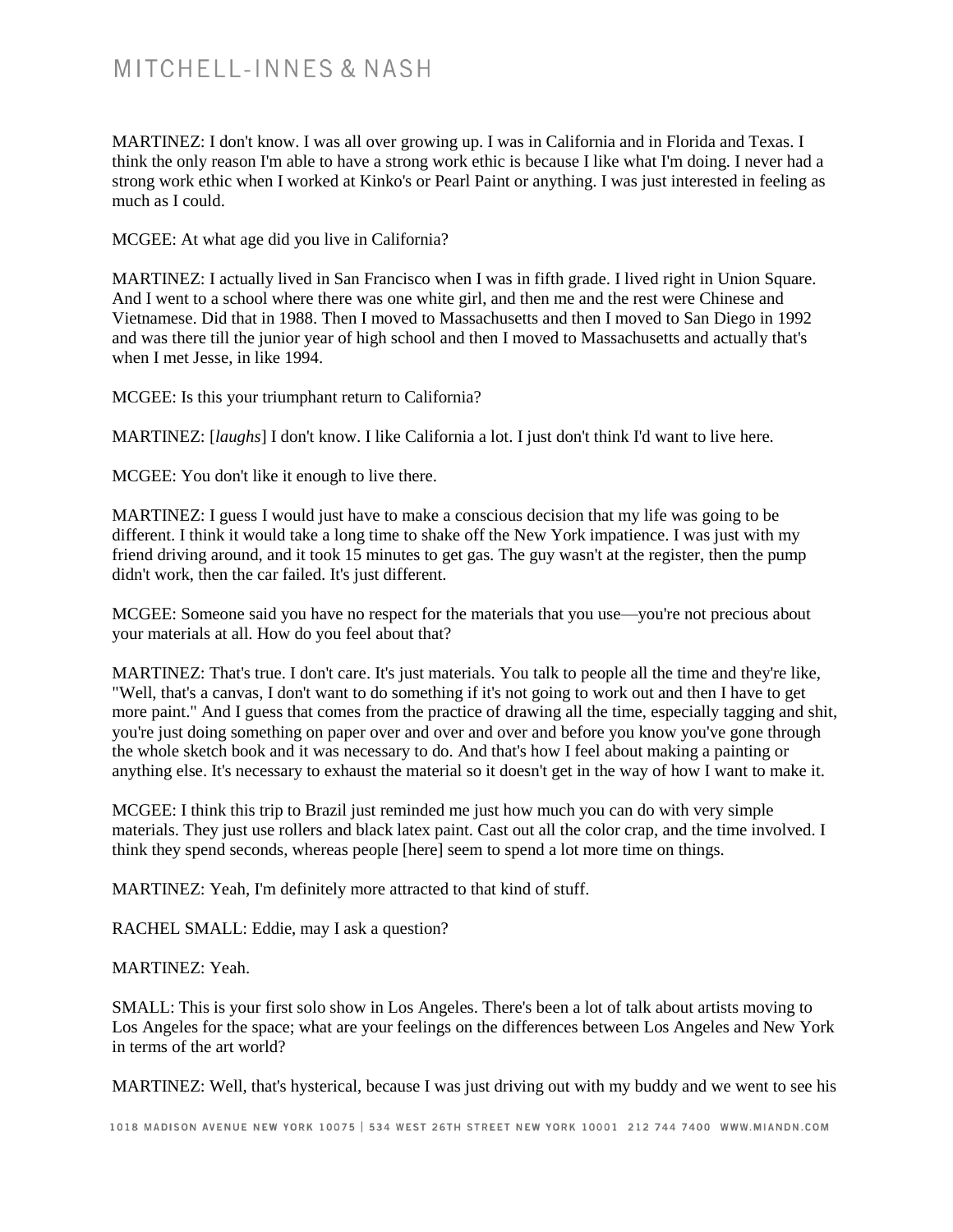new space. And space is like 50 cents a square foot.

SMALL: That is absurd.

MARTINEZ: It's crazy! When I say I got a good deal on my new one, that's like \$2.50 a square foot.

SMALL: Oh my god.

MARTINEZ: Yeah it's crazy. That's one of the things so attractive about here. A lot of New Yorkers are moving out here. You can get by out here a lot easier. Make more work, make larger work, be kind of off the grid a little more. But I think for me, I would get too isolated. I have a hard enough time in New York seeing people and being social. But yeah, it's amazing, so we're just driving around, talking about studios, and Sterling Ruby has I guess a block-long studio. He has 100,000 square feet, dude!

MCGEE: He purchased it off, that wasn't like a rental, it was an outright buy. Vernon, California. That's where everyone's going now.

MARTINEZ: Yeah. The return. The post-gold rush. The post-post.

MCGEE: If you wanna go invisible, you go to Vernon, California right now.

MARTINEZ: Yeah, that's interesting. I definitely think it's cool the way people are creating their own utopias out here. I guess they always have. But now that L.A. is quote on the map in the art world, which is what all the New Yorkers say, it seems like a really fertile time out here. Does that answer it, Rachel?

SMALL: Yeah, that sounds great. How did you connect with the Kohn Gallery?

MARTINEZ: Through a New Yorker. [*laughs*] This woman, Kim, who was curating a show out there, because she used to work out here and have a daughter out here. So she turned me onto it. And then they wanted to show my wife but that didn't work out. So they got me instead. [*laughs*] Next in line was our dog, I guess.

SMALL: Would you guys want to talk about the content of Eddie's show, and what he hopes viewers get from it, or what he's trying to project, if anything?

MARTINEZ: The thing with viewers, I never have a thing I'm trying to put upon anyone. I think that's the job of the viewer, to figure out what they want to get out of it. Once it leaves, once I've made the thing, it's not really mine anymore.

MCGEE: Is that good or bad? Is that because it's sold immediately, or?

MARTINEZ: No, not in that context. I mean like in the sense that I like to relinquish control over it. I made it, it's done, now it's for people to look at and see what they want to see. Whenever anyone asks me if it's this or that, I just don't say anything, because I don't want to inform it any more than I already did in the studio.

MCGEE: I can respect that.

MARTINEZ: Barry, to go back to the thing about drawing, I think something you might find interesting if you're able to see the show, is that for me, particularly the large paintings—I made those nine-by-twelve